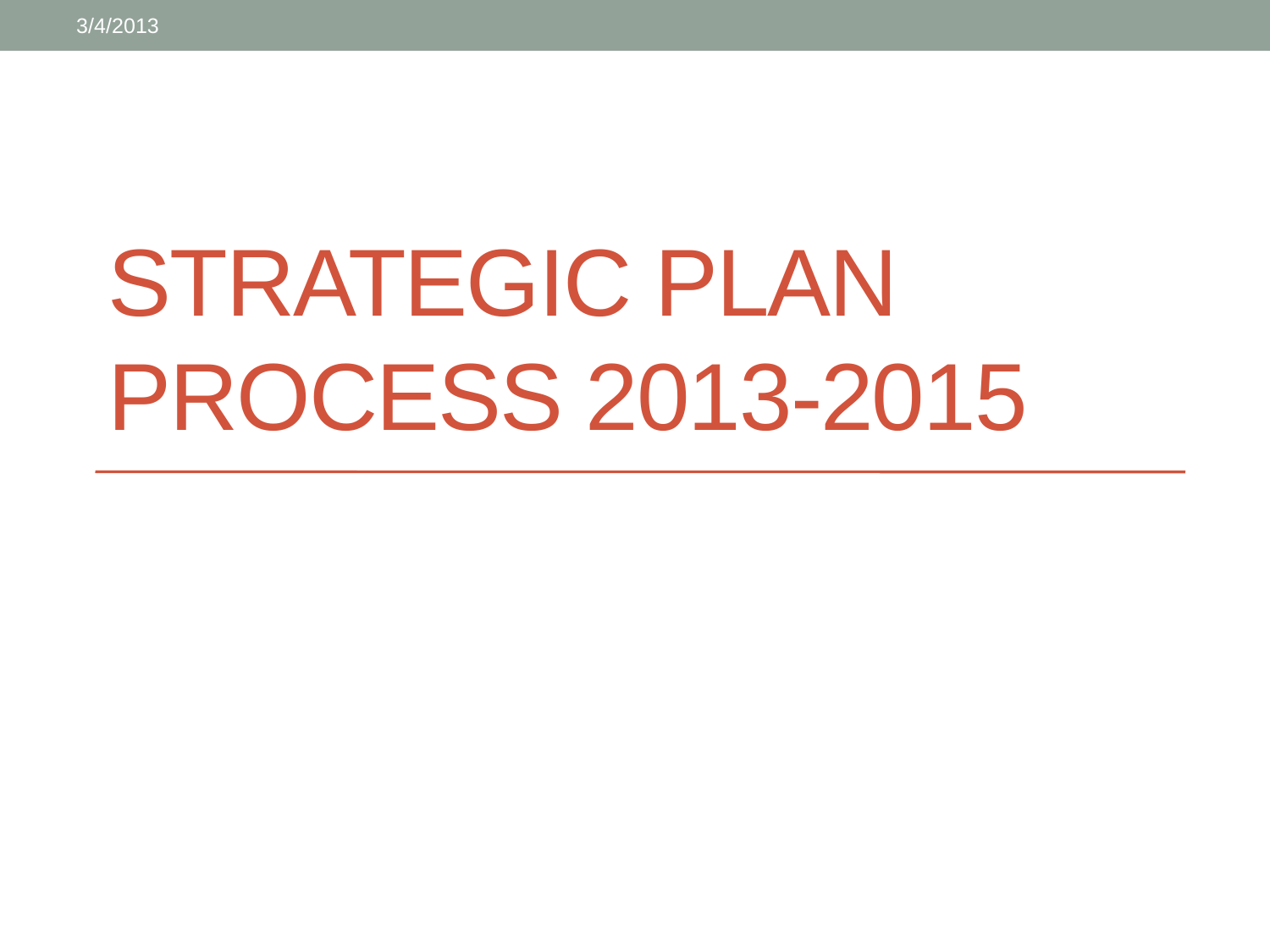### HISTORY

- 1996 LOGO: HEAD
	- THEME: Creating the Future
- 2002 LOGO: FOUR SEASONS
	- THEME: Change is inevitable…Adaption to change is essential.
- 2008 LOGO: COMPASS
	- THEME: ?
- 2015- LOGO: ?
	- THEME: Embracing New Realities…Achieving Exceptional **Results**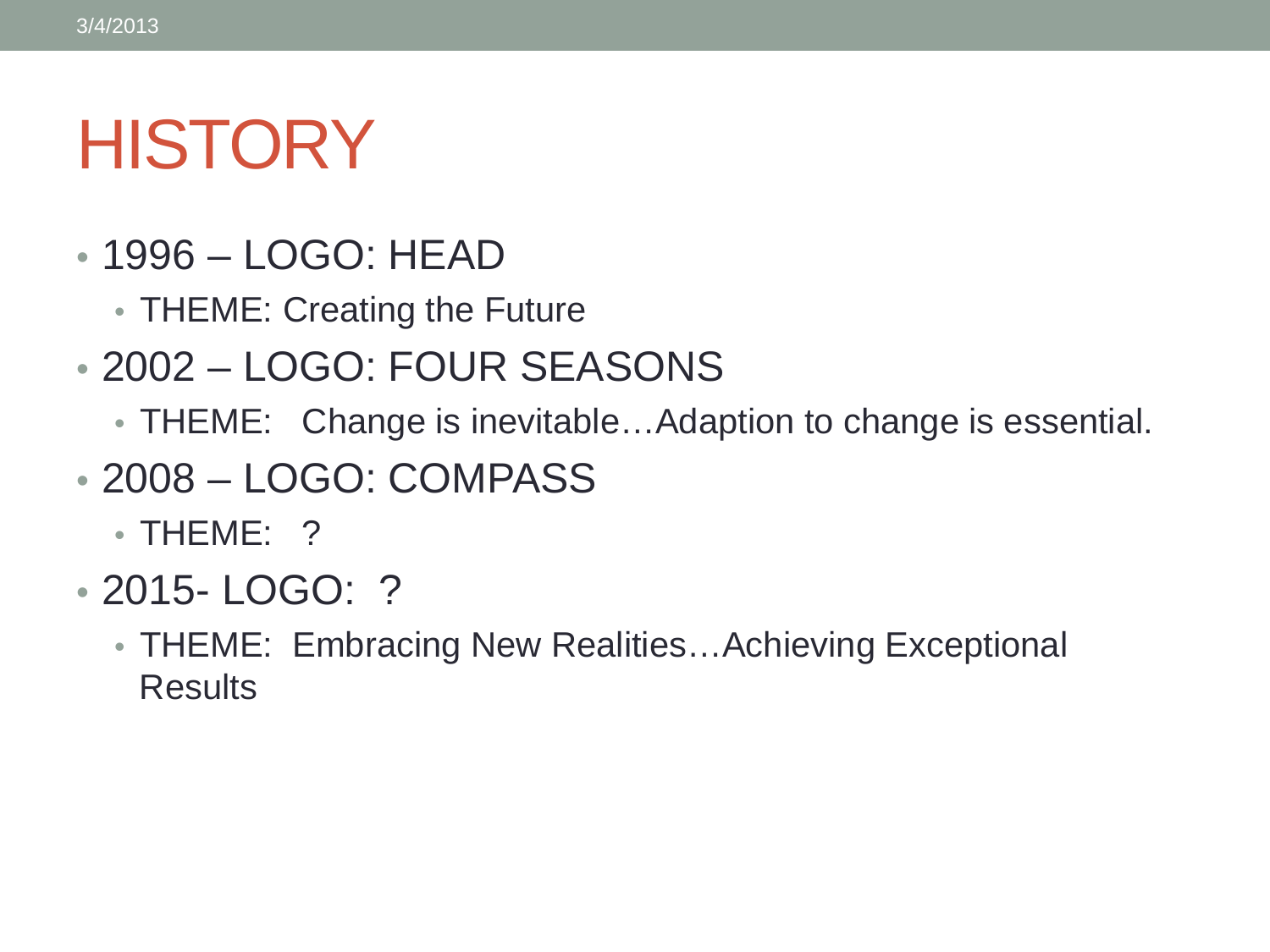# This Plan Must Address

- Greatest Economic Challenges in the History of the **School**
- Bureau of CTE Renewal
	- Significant Curriculum and Instructional Strategy Development
	- Significant Compliance Requirements
- Districts in Financial Distress
- Districts Burden of High Stakes Testing Systems
- Societal Shifts as Middle Class gets smaller
- Students Being Disengaged in High School
- Volume of Digital Instruction is Doubling Every Year
- An Aging Facility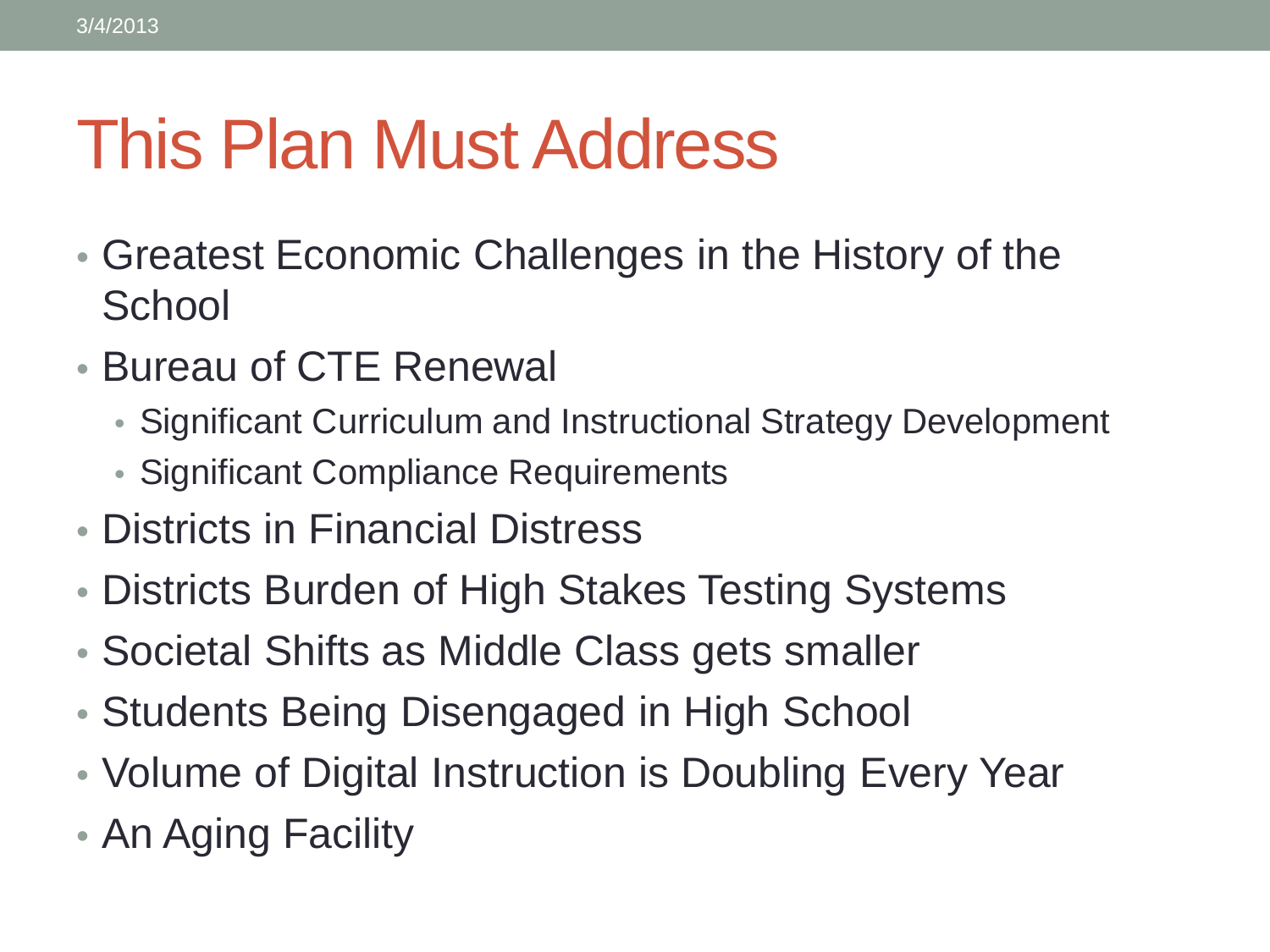#### Previous Process

- Steering Committee Process Approval
- Baldrige Criteria Leading to Current Reality
- Retreat Development of SP Goals
- Action Teams Development of Action Plan
- Board Approval
- PDE Approval
- Implementation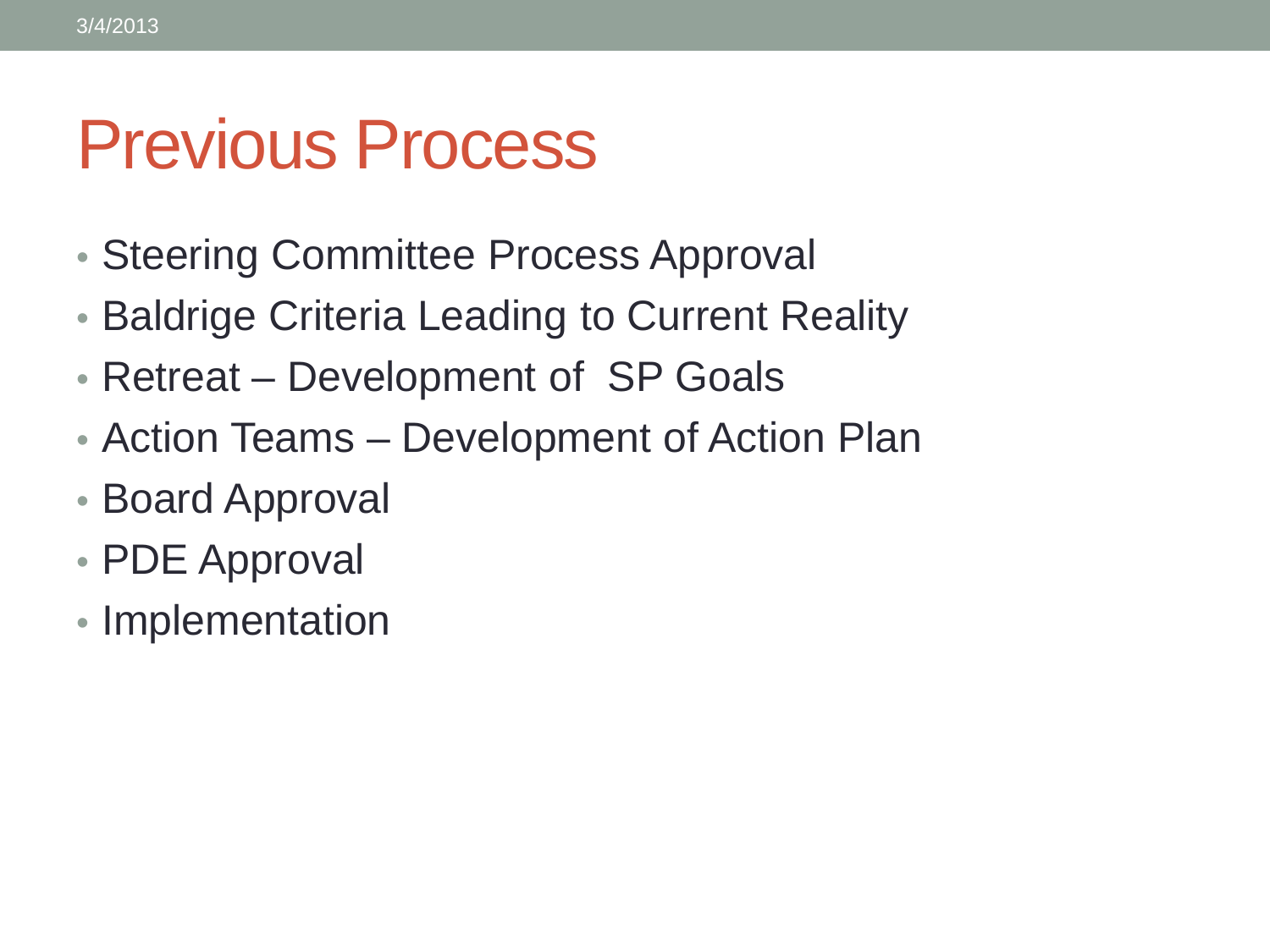#### 2013-2015 Process

- Steering Committee Process Approval
- Internal and External Scanning Leading to Current Reality
- Retreat Development of SP Goals
- Action Teams Development of Action Plan
- Board Approval
- PDE Approval
- Implementation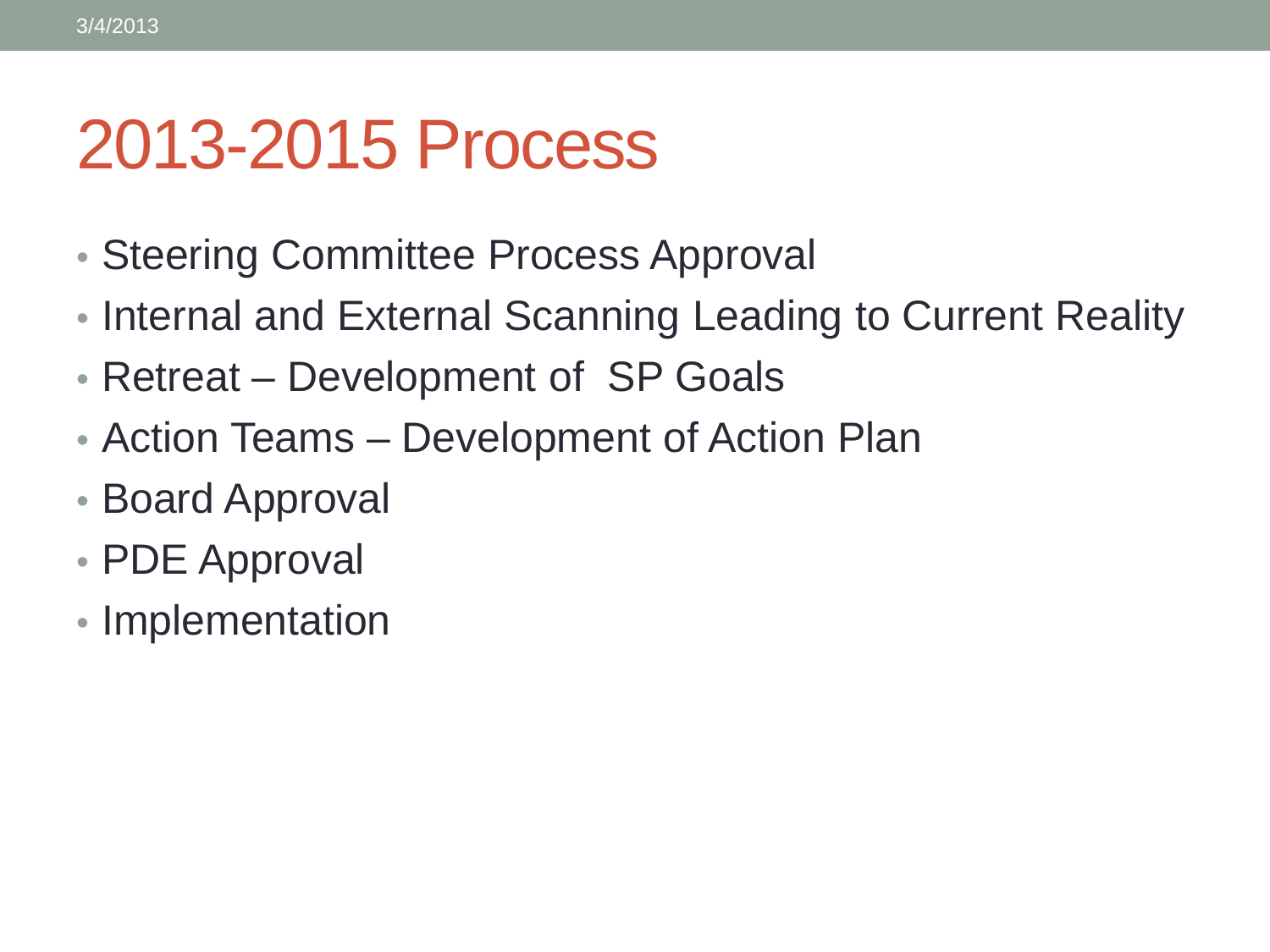### Time Line

#### **2012– 2013:**

| $\blacktriangleright$ | May 2013             | <b>Formalize Strategic Planning Process</b> | <b>EASTERN</b> |
|-----------------------|----------------------|---------------------------------------------|----------------|
| $\blacktriangleright$ | Summer 2013          | Clean and Organize Data                     | <b>EASTERN</b> |
| $2013 - 2014$ :       |                      |                                             |                |
| ➤                     | January – May 2014   | <b>Develop Current Reality</b>              | <b>EASTERN</b> |
|                       | $2014 - 2015$ :      |                                             |                |
|                       |                      |                                             |                |
| $\blacktriangleright$ | Fall 2014            | Strategic Plan Retreat                      | <b>EASTERN</b> |
| $\blacktriangleright$ | January – April 2015 | Strategic Plan – Action Plans Developed     | <b>EASTERN</b> |
| $2015 - 2016$ :       |                      |                                             |                |
| $\blacktriangleright$ | August 2015          | Strategic Plan – Joint Committee Submission | <b>EASTERN</b> |
| $\blacktriangleright$ | September 2015       | Strategic Plan - Joint Committee Approval   | <b>EASTERN</b> |
| $\blacktriangleright$ | September 30, 2015   | Comprehensive Plan                          | <b>PDE</b>     |
| $\blacktriangleright$ | September 30, 2015   | <b>Technology Plan</b>                      | <b>PDE</b>     |
| $\blacktriangleright$ | September 30, 2015   | Professional Education/Induction Plans      | <b>PDE</b>     |
| $\blacktriangleright$ | September 30, 2015   | <b>Student Services Plan</b>                | <b>PDE</b>     |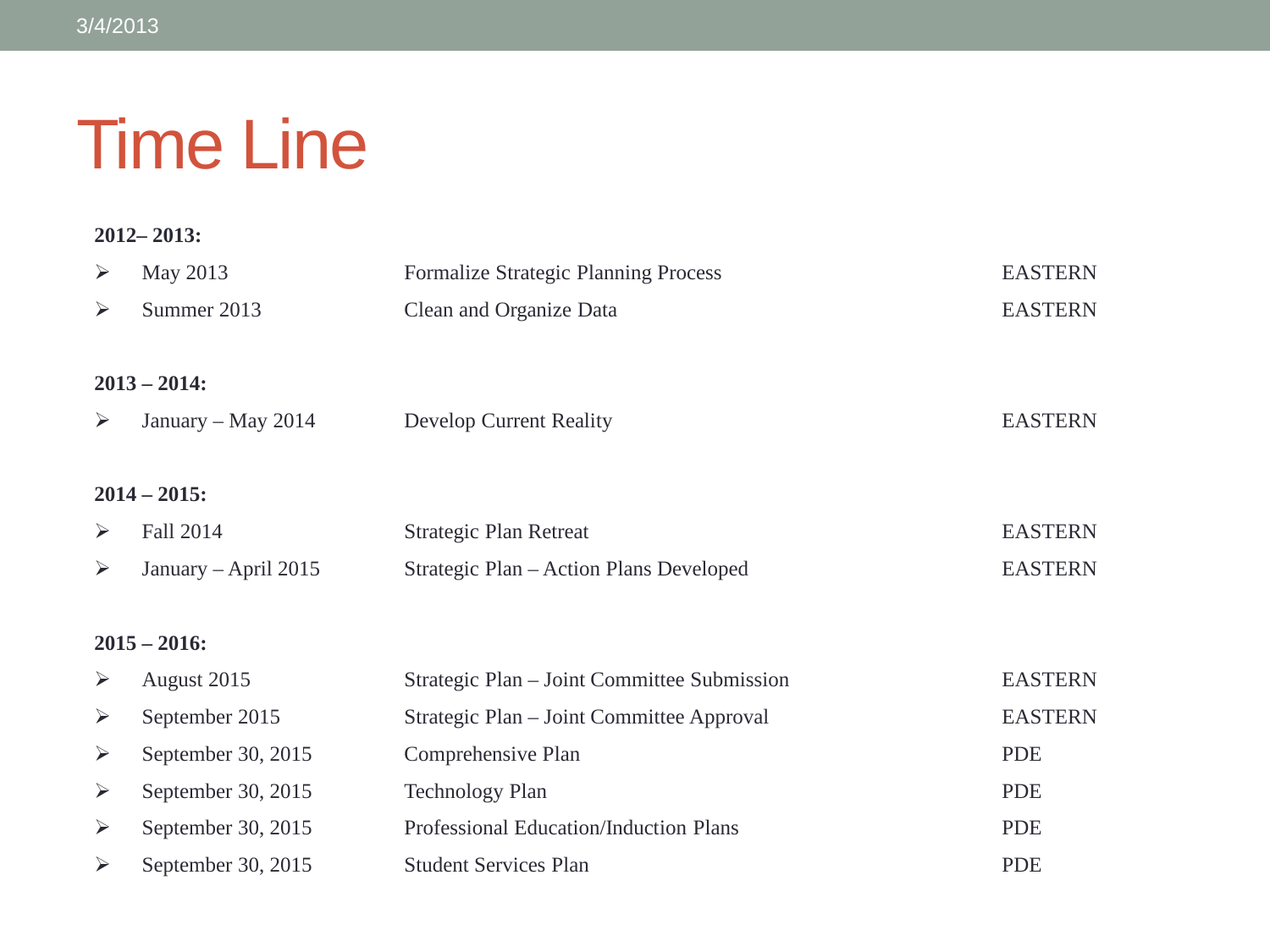# 2006-2014 Steering Committee

- Superintendent of Record
- EAC Chairperson
- JOC President
- Director

3/4/2013

- Assistant Director
- School Improvement Coordinator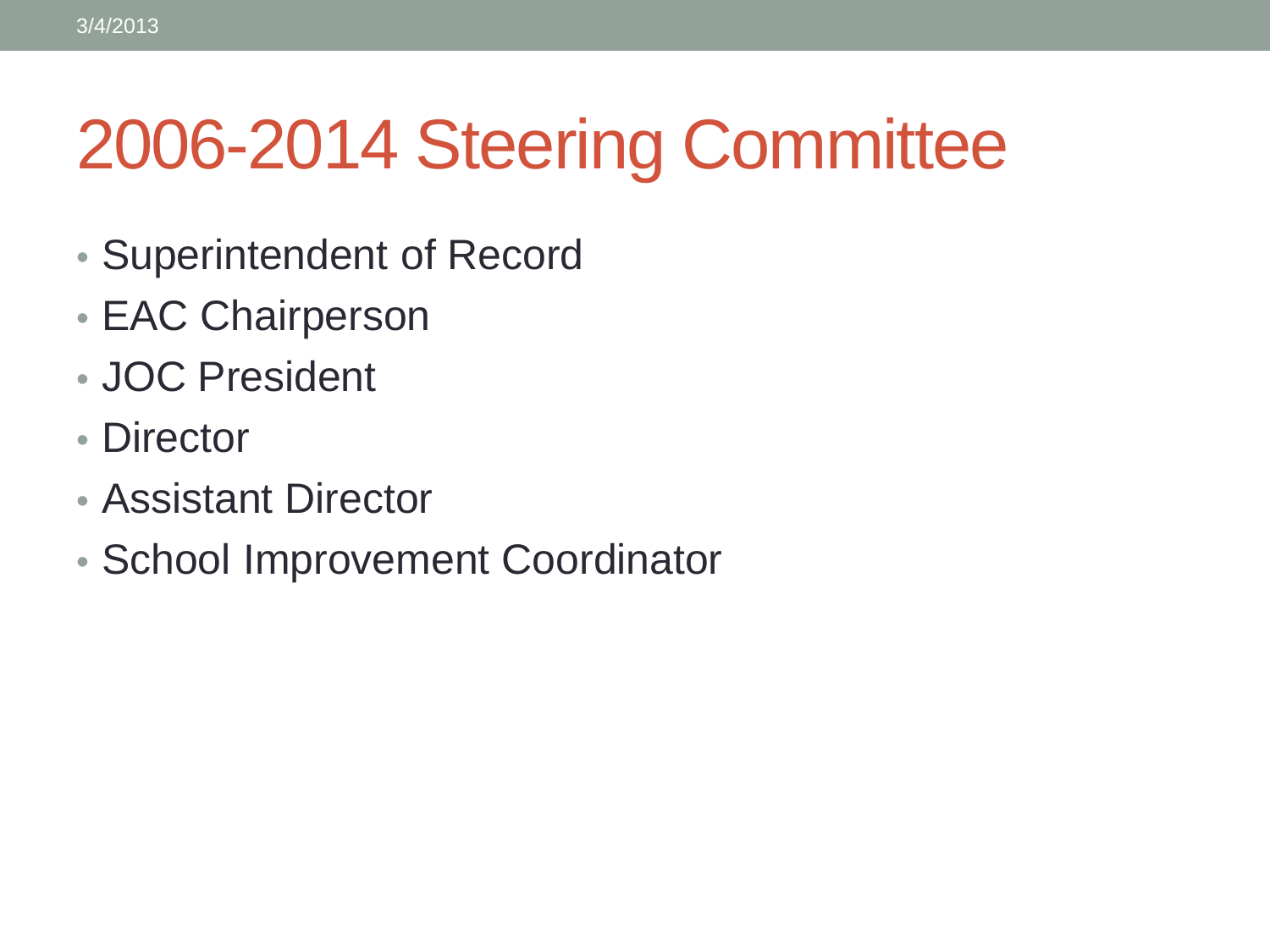# 2013-2021 Steering Committee School Improvement Council

- Superintendent of Record
- EAC Chairperson
- JOC President
- Director
- Assistant Director
- Supervisor
- Business Manager
- School Improvement Coordinator
- Teacher
- Classified Staff Member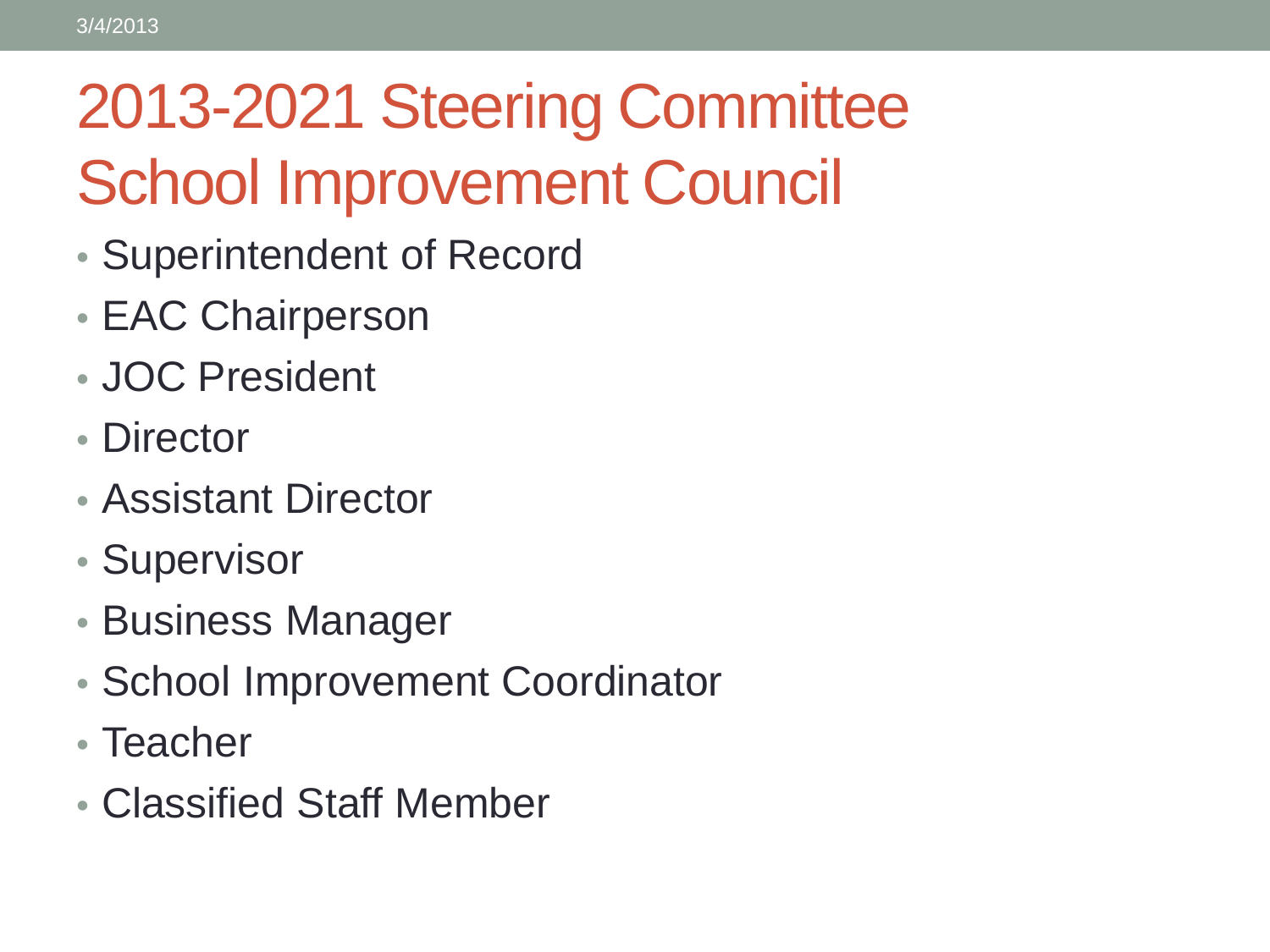# Internal Scanning

- Spring 2014
- Utilize the Middle State Standards and the PDE Comprehensive Planning for Part-time CTC's
- Develop Eastern Strengths and Weaknesses using criteria above
- Approximately 8-10 members on each Team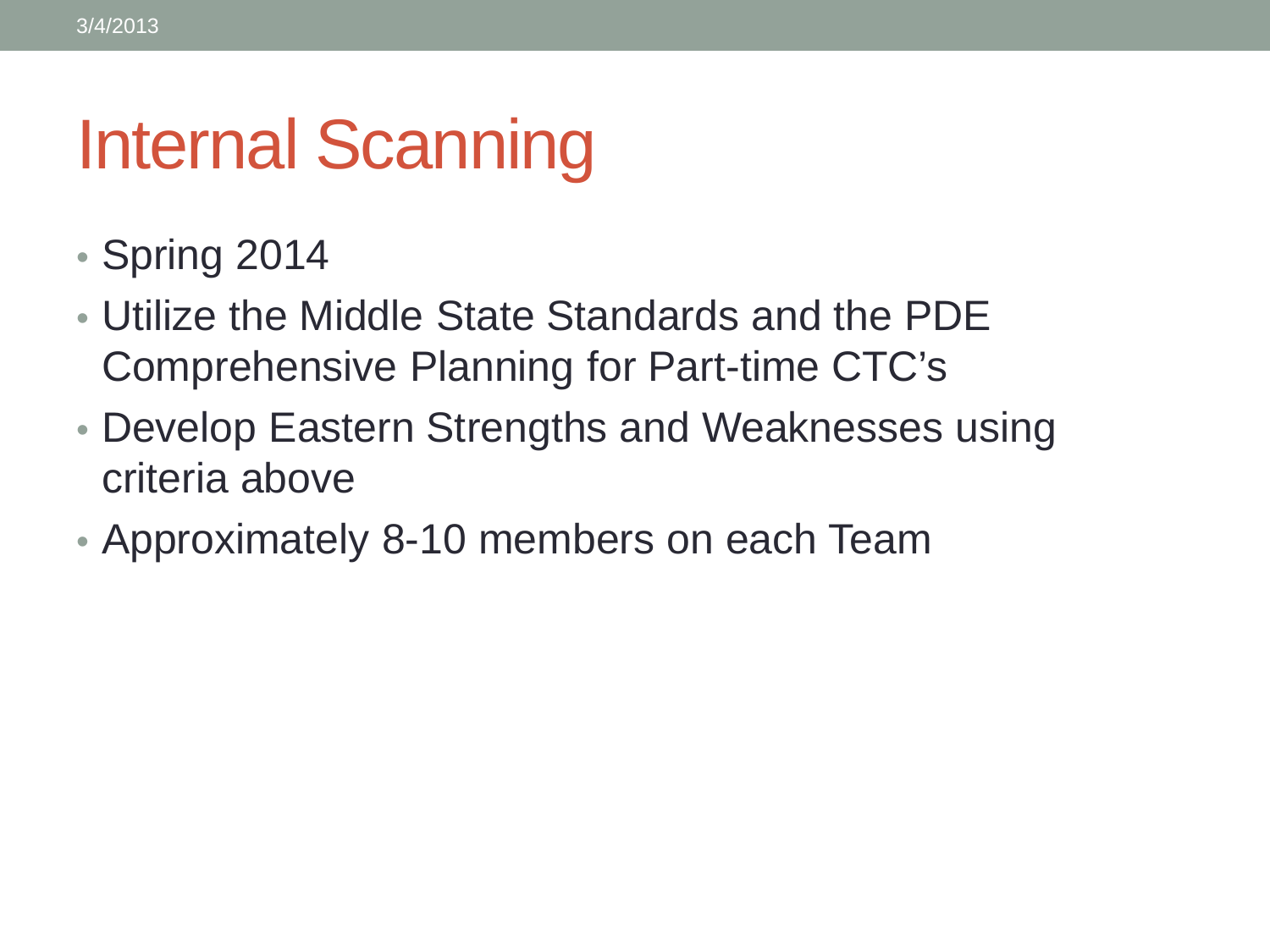#### Internal Scanning Teams Strengths and Weaknesses

Team 1 Philosophy **Governance** School Improvement and Planning

Team 2 Finances **Facilities** Information Resources and Technology

Team 3 School Climate Student Services Student Life and **Activities** 

Team 4 Health and Safety Educational Program Assessment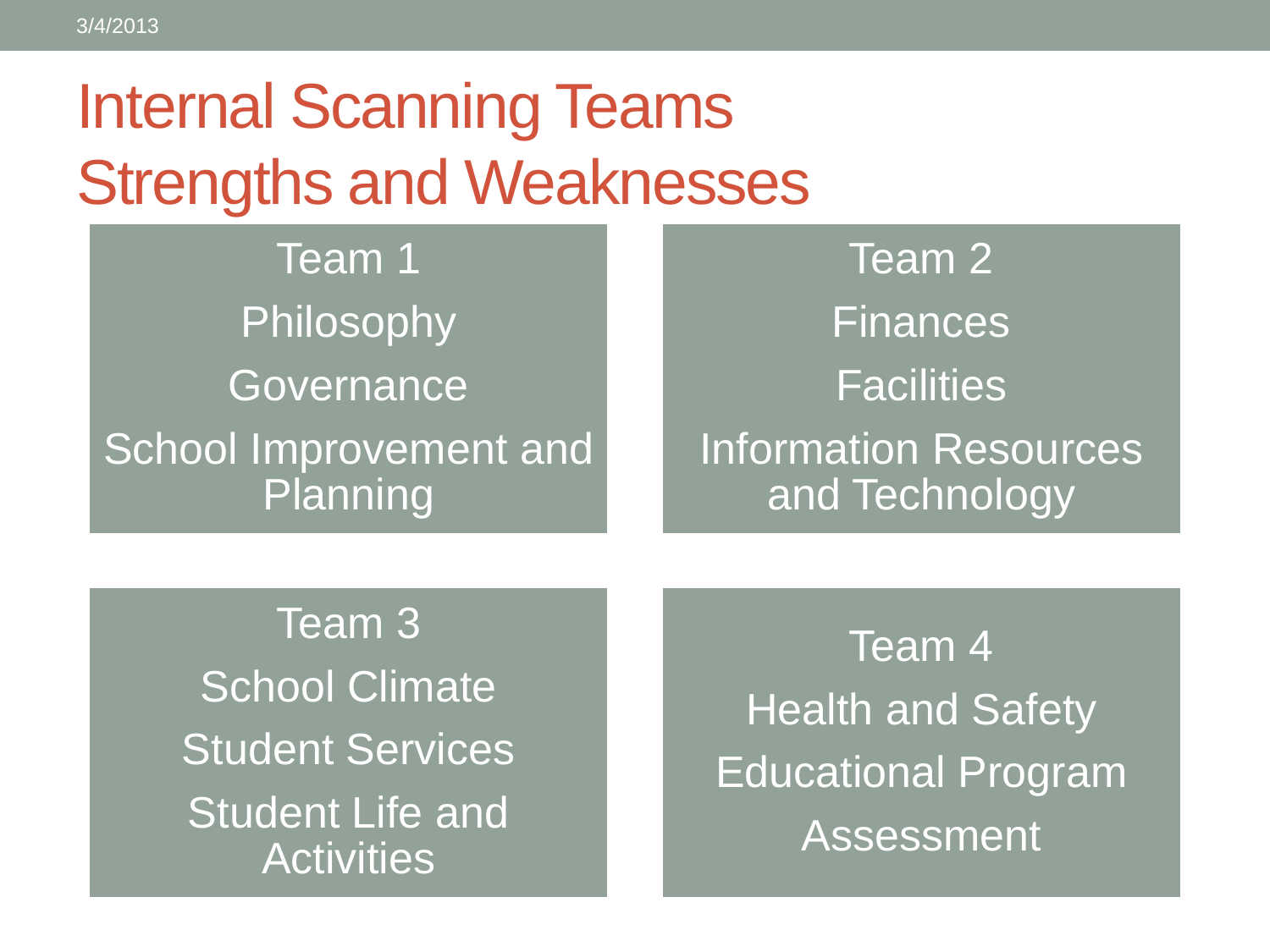# External Scanning

- Spring 2014
- Consultant Lead Team Processes
- Develop Opportunities and Threats that are likely to impact EASTERN in the future.
- Approximately 8-10 members on each Team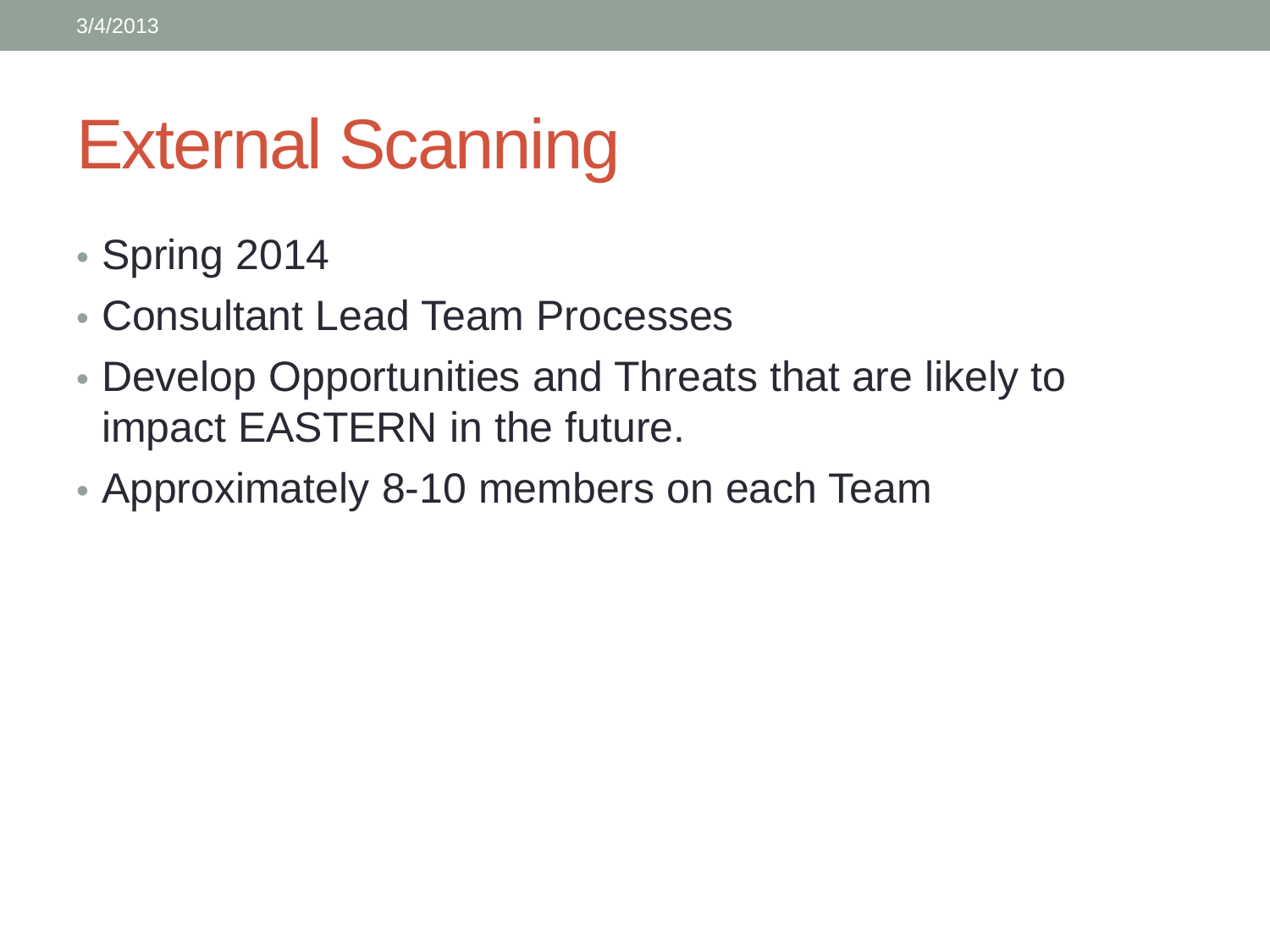#### External Scanning Teams Opportunities and Threats

Team 5 **Economic** Industry Trends

#### Team 6 **Societal Local Demographics**

Team 7 **Technological Environmental** 

Team 8 Legal **Legislative**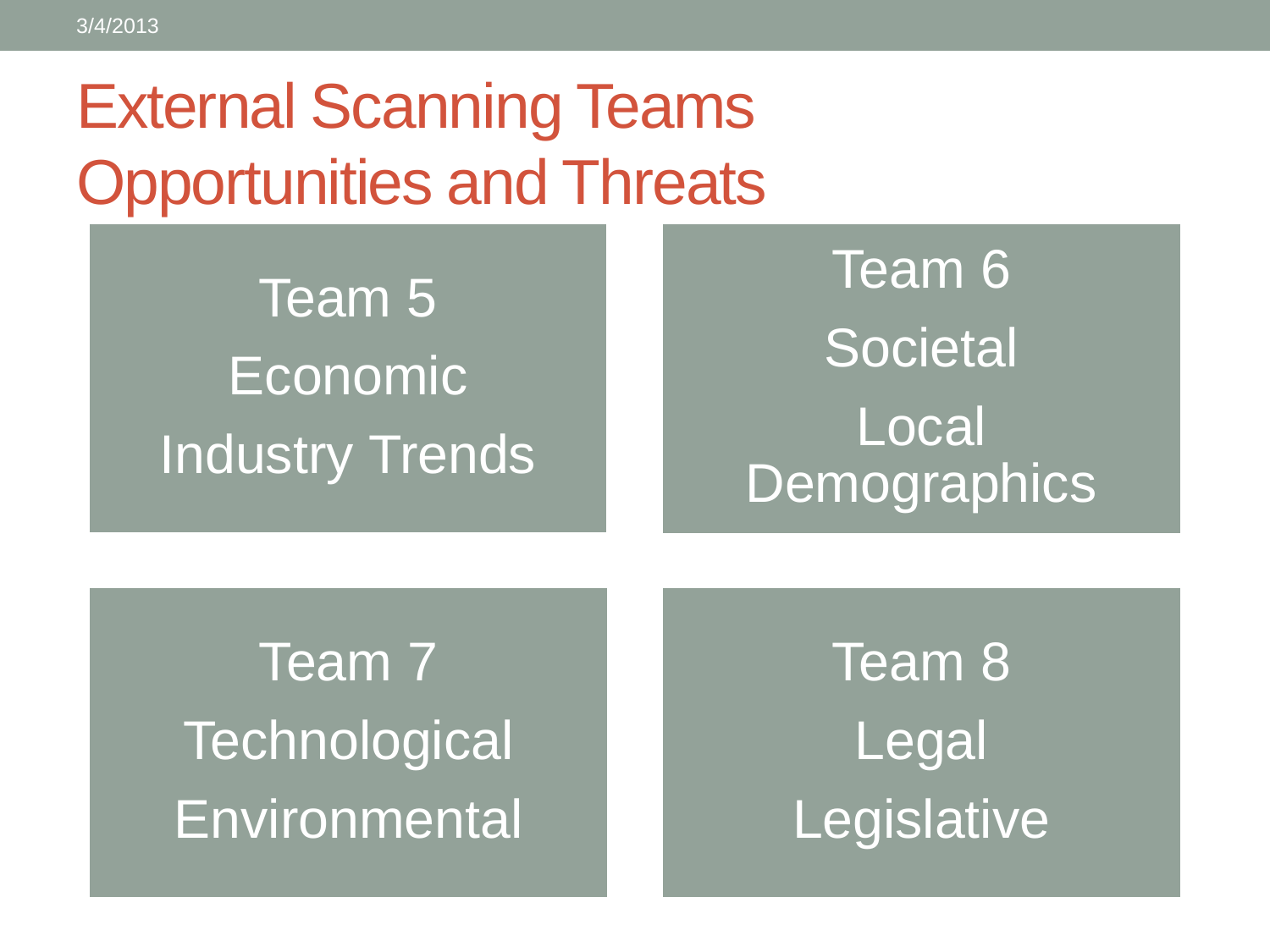# Current Reality Report

- Overview
- Statement of Strengths and Weaknesses
- Statement of Opportunities and Threats
- Current Significant Issues
- Concluding Comments
- Final Copy Due in Summer 2014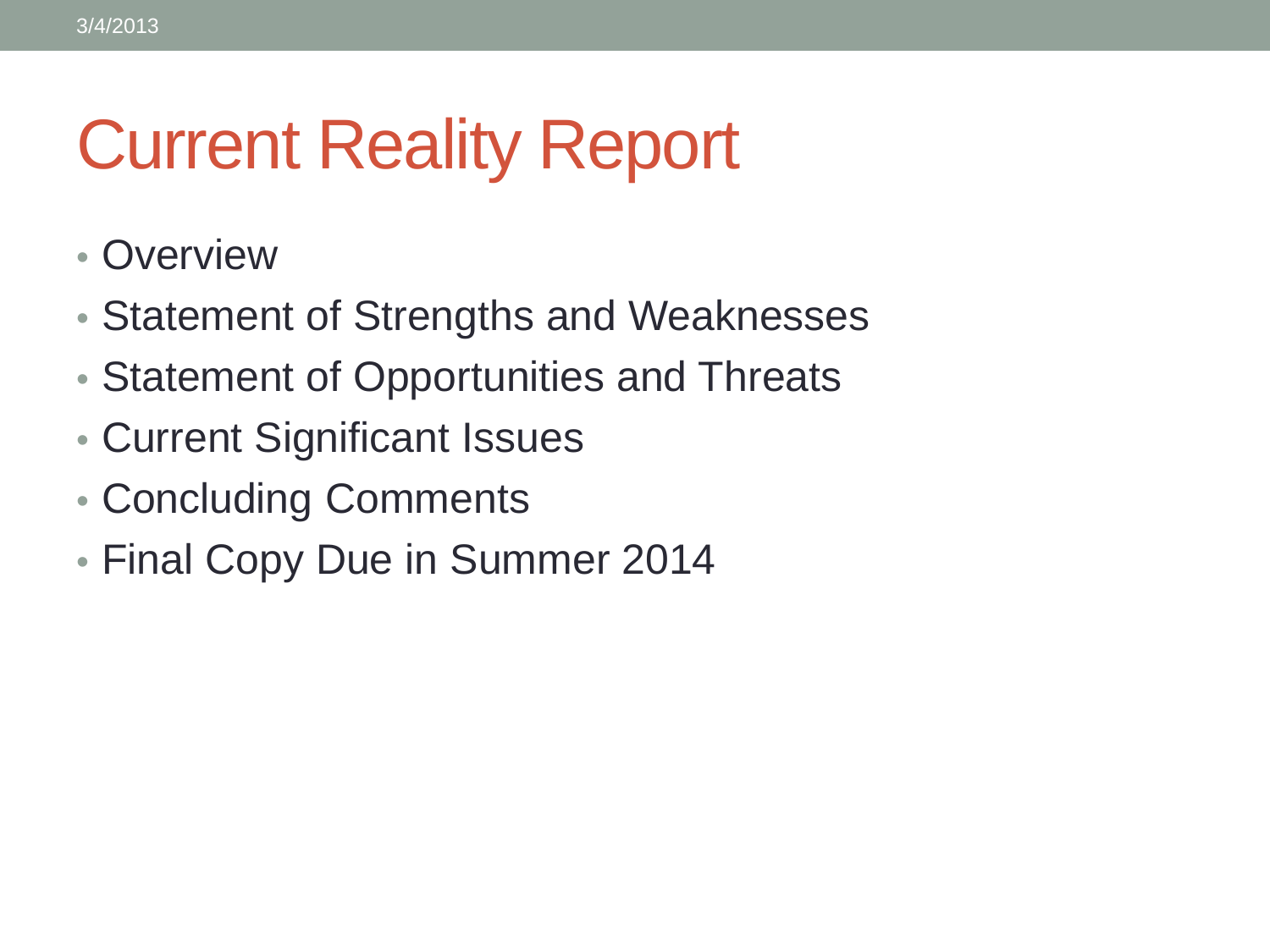### **Retreat**

- Fall 2014
- 30-40 Stakeholders
- Consultant lead review of the findings in the Current **Reality**
- Consultant lead processes that leads to consensus on 3-4 Strategic Goals for the upcoming six years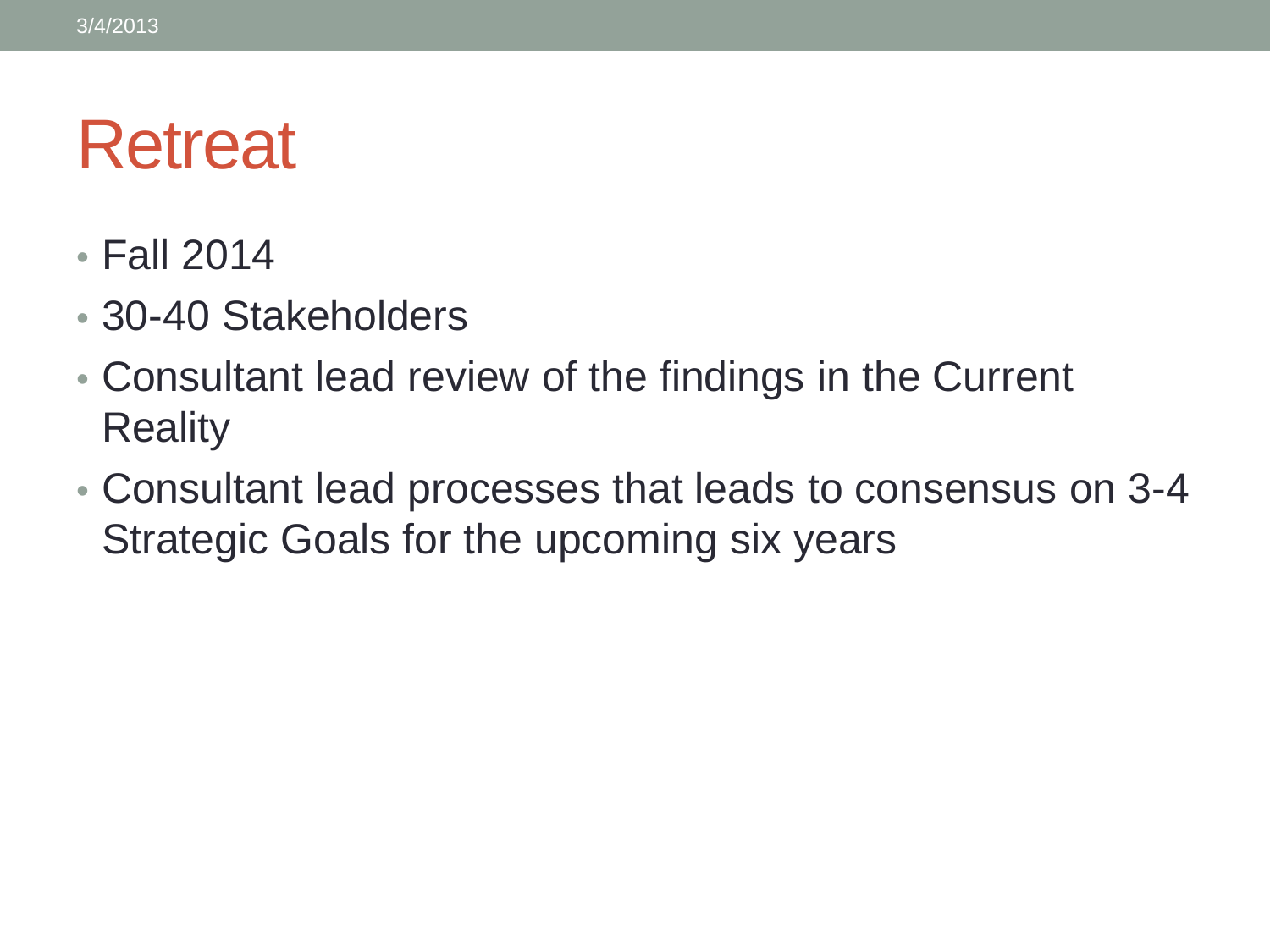# Action Teams

- Spring 2015
- 8-10 members per goal
- Development of the Activities and Timelines for the successful achievement of the goals established at the **Retreat**